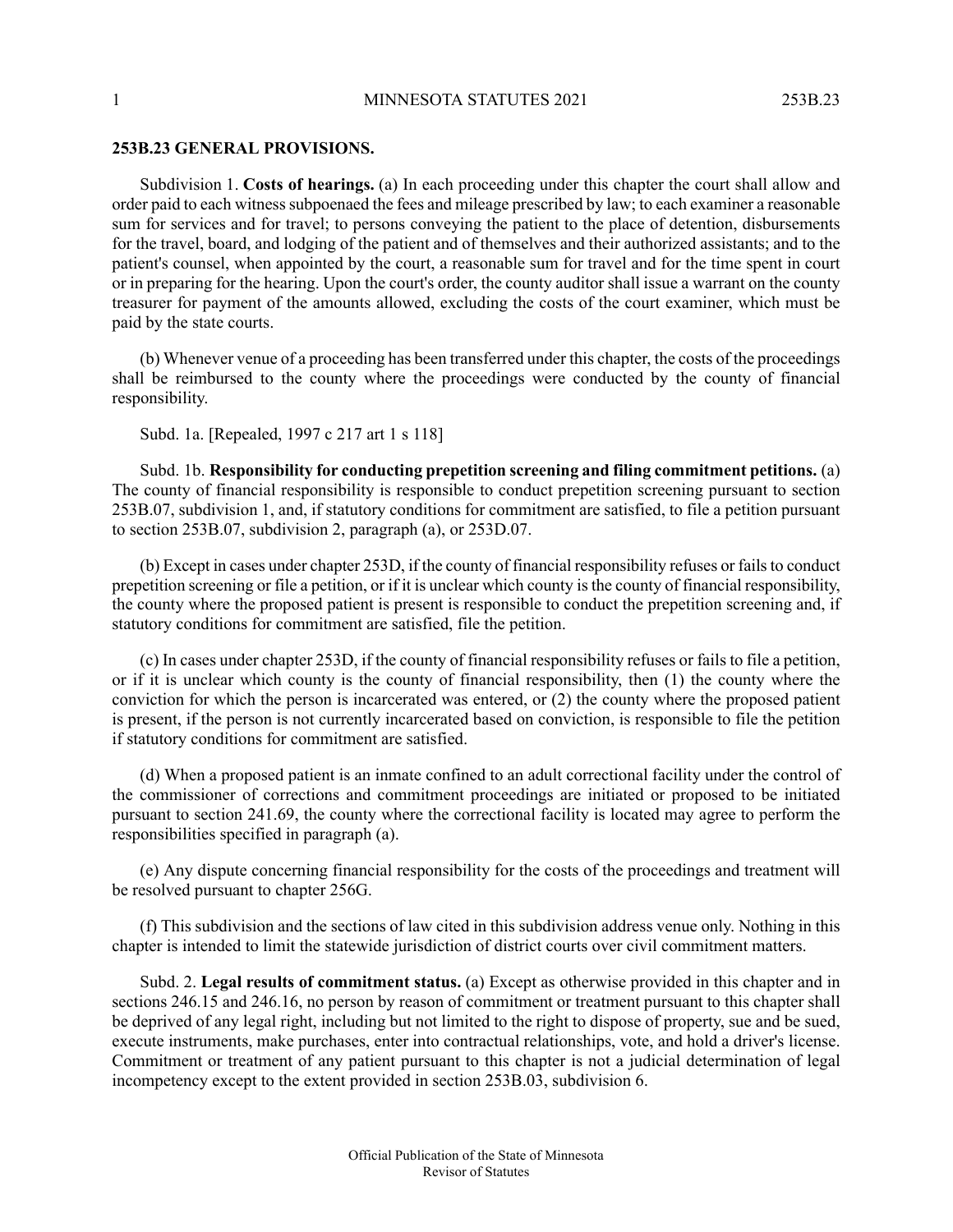253B.23 MINNESOTA STATUTES 2021 2

(b) Proceedings for determination of legal incompetency and the appointment of a guardian for a person subject to commitment under this chapter may be commenced before, during, or after commitment proceedings have been instituted and may be conducted jointly with the commitment proceedings. The court shall notify the head of the facility or program to which the patient is committed of a finding that the patient is incompetent.

(c) Where the person to be committed is a minor or owns property of value and it appears to the court that the person is not competent to manage a personal estate, the court shall appoint a general conservator of the person's estate as provided by law.

Subd. 3. **False reports.** Any person who willfully makes, joins in, or advises the making of any false petition or report, or knowingly or willfully makes any false representation for the purpose of causing the petition or report to be made or for the purpose of causing an individual to be improperly committed under this chapter, is guilty of a gross misdemeanor. The attorney general or the attorney general's designee shall prosecute violations of this section.

Subd. 3a. **Signatures on documents and statements under oath.** (a) Notwithstanding sections 358.07 to 358.09, written statements or documents made within this state in connection with proceedings under this chapter are deemed to be made under oath or affirmation without notarization if the person signing the document attests, at the end of the document, in substantially the following form:

"I declare under penalty of perjury under the laws of the state of Minnesota that the foregoing is true and correct.

Executed on ............................(date) in the county of ............................(county name) in the state of Minnesota. ........................................................................................................................................................(signature) .......................................................................................................(signer's address and telephone number)."

A document that is sworn to or affirmed under this paragraph without notarization must include a telephone number and address where the signer can be contacted.

(b) If a document is required to be signed in order to be effective, an electronic document qualifies as a signed document:

(1) without the person's physical signature, if an entity has an electronic signature system that meets a minimum security standard of two-factor authentication, such as name and password, or biometric identification that is uniquely reconcilable to a single actor and that results in a nonmodifiable document after the electronic signature is affixed, and the document indicates an electronic signature in some manner, such as "s/........................................(name of signer)"; or

(2) with the person's physical signature, if the document is optically scanned into the entity's records.

(c) Notwithstanding paragraph (b), the committing court may determine that an entity's electronic signature system does not provide sufficient assurance of authenticity of signed documents or that an electronic signature system different from that described in paragraph (b) provides sufficient assurance of authenticity.

(d) An electronically transmitted facsimile of a document, including a document described in paragraph (a) or (b), may be filed with the committing court and received into evidence in the same manner and with the same effect as the original document.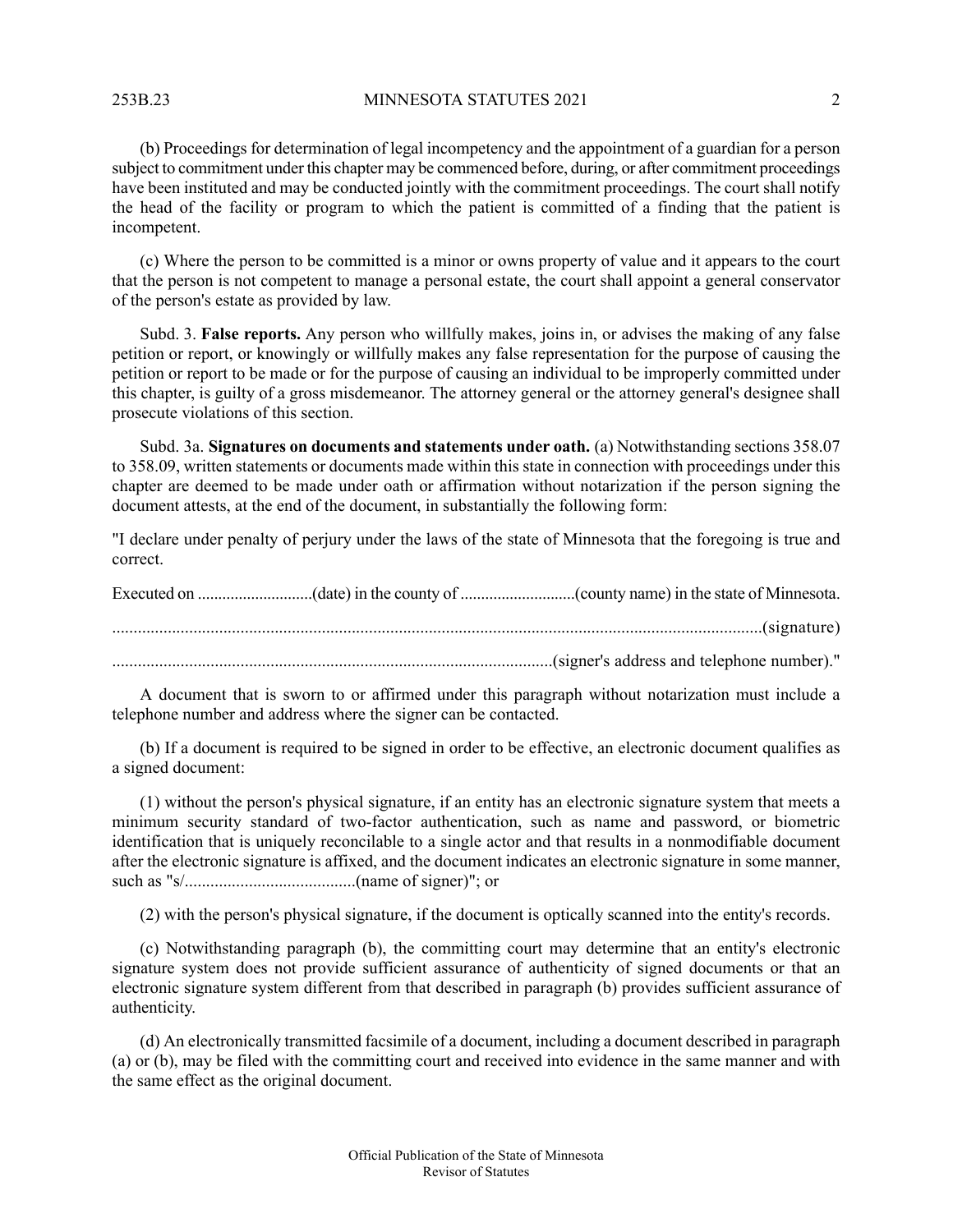(e) Nothing in this subdivision alters any statute, rule, standard, or practice for accepting documents for filing or admitting documents as evidence, except with respect to:

- (1) the manner of making written statements under oath or affirmation;
- (2) the acceptability of electronically transmitted facsimile copies; and
- (3) the acceptability of electronic signatures.

Paragraph (b) addresses only the acceptability of documents obtained from an entity's electronic records system and does not determine whether the committing court is required or permitted to accept electronic filing of documents.

Subd. 4. **Immunity.** All persons acting in good faith, upon either actual knowledge or information thought by them to be reliable, who act pursuant to any provision of this chapter or who procedurally or physically assist in the commitment of any individual, pursuant to this chapter, are not subject to any civil or criminal liability under this chapter. Any privilege otherwise existing between patient and physician, patient and advanced practice registered nurse, patient and registered nurse, patient and psychologist, patient and examiner, or patient and social worker, is waived as to any physician, advanced practice registered nurse, registered nurse, psychologist, examiner, or social worker who provides information with respect to a patient pursuant to any provision of this chapter.

Subd. 5. **Habeas corpus.** Nothing in this chapter shall be construed to abridge the right of any person to the writ of habeas corpus.

Subd. 6. **Court commissioner.** The Ramsey County court commissioner may hear and act upon petitions for commitment.

Subd. 7. **Appeal.** The commissioner or any other aggrieved party may appeal to the court of appeals from any order entered under this chapter as in other civil cases. Any district court order or judgment under this chapter or related case law may be appealed within 60 days after the date of filing of the order or entry of judgment. A judgment under section 253B.18, subdivision 1, may be appealed within 60 days after the date of the order entered under section 253B.18, subdivision 2.

Upon perfection of the appeal, the return shall be filed forthwith. The court of appeals shall hear the appeal within 90 days after service of the notice of appeal. This appeal shall not suspend the operation of the order appealed from until the appeal is determined, unless otherwise ordered by the court of appeals.

Subd. 8. **Transcripts.** For purposes of taking an appeal or petition for habeas corpus or for a judicial determination of mental competency or need for commitment, transcripts of commitment proceedings, or portions of them, shall be made available to the parties upon written application to the court. Upon a showing by a party that the party is unable to pay the cost of a transcript, it shall be made available at no expense to the party. The state courts shall pay the cost of the transcript.

Subd. 9. **Sealing of records.** Upon a motion by a person who has been the subject of a judicial commitment proceeding, the court may seal all judicial records of the commitment proceedings if it finds that access to the records creates undue hardship for the person. The county attorney shall be notified of the motion and may participate in the hearings. All hearings on the motion shall be in camera. The files and